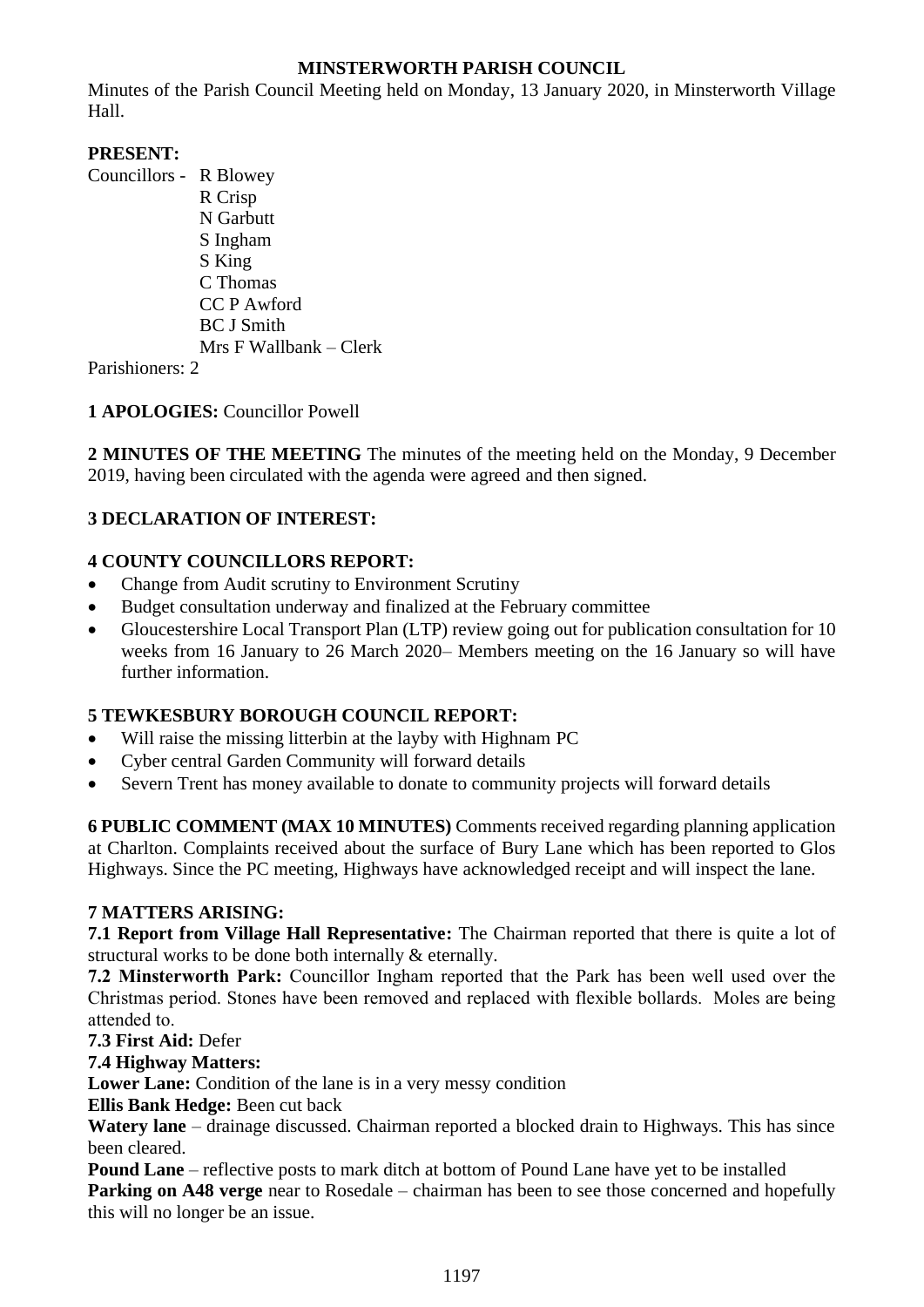Light pollution – complaint received ref lights on all night behind Severn Acres houses. This has been reported

**7.5 PROW**: Councillor Ingham reported that she had no further contact with Suzanne Hopes.

**7.6 NHW:** The Chairman reported that an open public meeting discussing home and cyber security and Neighbourhood Watch has been organised at the Village hall for the evening of Tuesday 3 March 2020, and will be promoted in The Villager.

**7.7 Harvey Centre:** Awaiting to hear back from the Charities Commission. Committee are keen to meet with the Parish Council and Parish hall Committee.

| <b>8 FINANCIAL MATTERS</b>               |              |        |                   |
|------------------------------------------|--------------|--------|-------------------|
| 8.1 Accounts for payment and receipts:   |              |        |                   |
| Mrs F J Wallbank                         |              |        |                   |
| Salary 1-31 January 2020                 | 387.42       |        |                   |
| Less Tax                                 | <u>14.60</u> | 372.82 | Via Bank Transfer |
| Inland Revenue – refund to clerk         |              | 14.60  | Via Bank Transfer |
| $MVH$ – meeting held on 9.12.19          |              | 28.60  | Via Bank Transfer |
| Parish Magazine Printing for December    |              | 90.63  | Via Bank Transfer |
| St Peter's Church – contribution for the |              |        |                   |
| maintenance of the grounds               |              | 175.00 | Via Bank Transfer |
| Mrs Wallbank: Expenses for Jan-Dec'19:   |              |        |                   |
| Photocopying                             | 23.30        |        |                   |
| Telephone Expenses                       | 24.00        |        |                   |
| Expenses Incurred (postage, etc)         | 0.79         |        |                   |
| 1/3 cost of Office 365 Home renewal      | 26.66        |        |                   |
| $1/3$ cost of 5 reams of paper           | 6.66         |        |                   |
| Use of room, personal computer, lighting |              |        |                   |
| Heating $&$ electricity)                 | 75.00        | 156.41 | Via Bank Transfer |
| <b>Total:</b>                            | £838.06      |        |                   |

### **Receipts:**

**Total: £0.00**

**8.2 Financial Statement** for the month ended December 2019 was circulated via email and signed by the Chairman.

## **9 PLANNING**

### **9.1 Applications:**

**19/01178/FUL** Houghton. Main Road, Minsterworth: Erection of a rear infill extension. Loft conversion with associated dormer and installation of roof lights. Alterations to the existing flat roof and rendering to the rear extensions and new roof over garage/workshop.

Comments to Tewkesbury Borough Council:

The Parish Council **supports** this application

**19/00465/FUL** Charlton, Main Road, Minsterworth: Change of use C3 (dwelling house) to C2 (children's care home) Erection of Replacement single storey rear extension and front and rear dormer windows (revised plans)

The Parish Council objects to the parking proposals in their current format for the following reasons:

- 1. Unsure if there is sufficient space for cars to turn and exit onto the A48 when four cars are parked at the site. From the handwritten notes on the plan, we are unsure if the plan is drawn to scale.
- 2. It is essential that cars do not park on the verges of this busy road, as it would reduce the vision of vehicles exiting from the site and especially as the site is near a speed camera
- 3. Understood that the original planning applications provided for 3 car parking spaces at the 'new